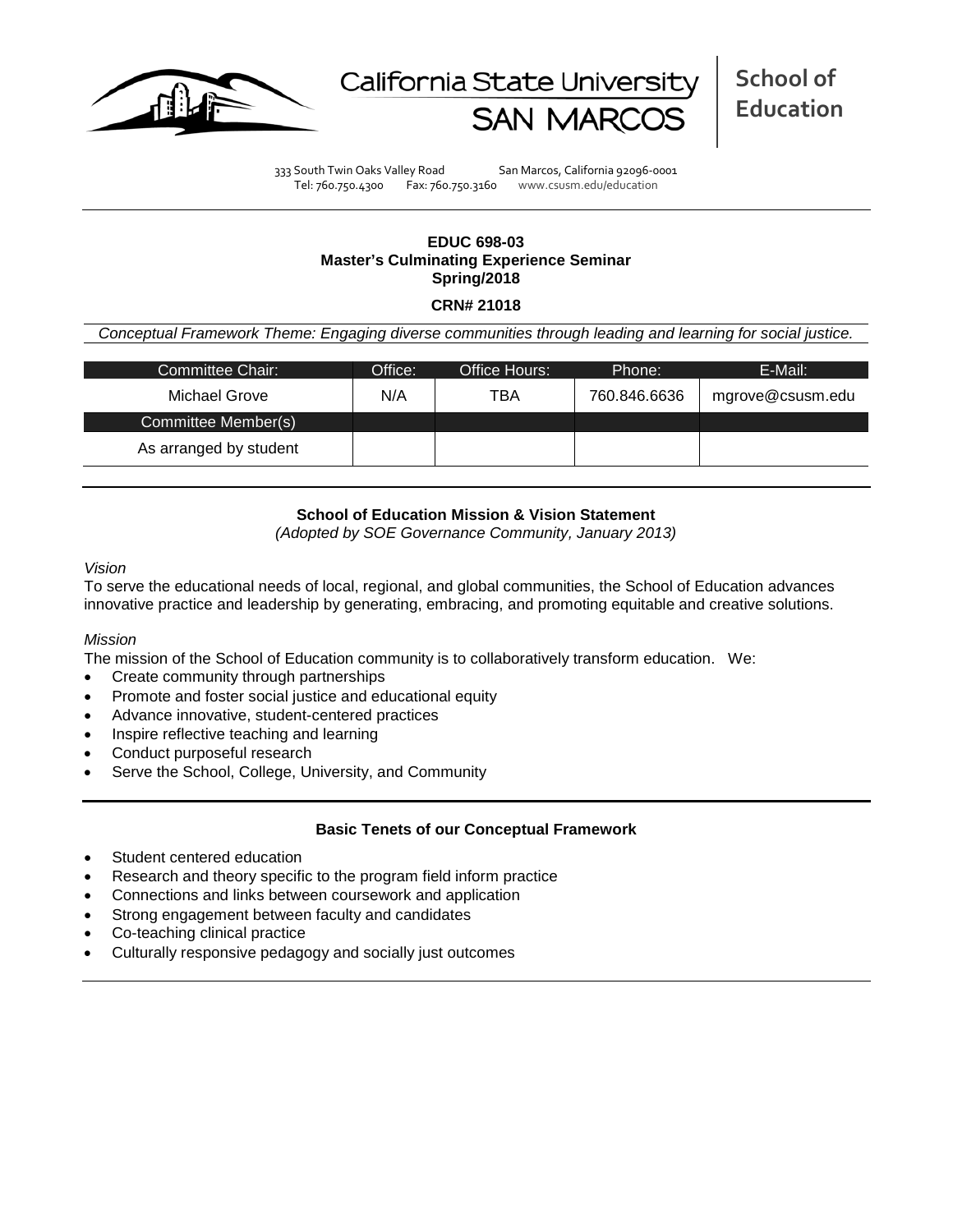## **COURSE DESCRIPTION**

Students engage in the planning, preparation, and completion of their culminating experience, which may take the form of a research thesis, a curricular project within a schooling context — including the National Board Certification Teacher (NBCT) process, or a comprehensive examination. **For candidates in the Educational Administration program, the culminating experience is a research thesis.** *Note: Students must continually enroll in this course until successful completion of the culminating experience. Graded Credit/No Credit. Enrollment Requirement: Successful completion of the master's option coursework and advancement to candidacy.*

## **Course Objectives**

Candidates will:

- 1. plan and prepare a scholarly culminating experience under advisement of a Committee Chair and at least one additional Committee Member.
- 2. complete a scholarly culminating experience in accordance with professional expectations, including approval of the Committee members.
- 3. apply the explicit style requirements of the APA Publication Manual (current edition).
- 4. successfully present and/or defend their scholarly culminating experience in accordance with option protocol.

#### **Required Texts**

American Psychological Association (2009). *Publication Manual of the American Psychological Association*. Washington, DC: Author.

For additional information regarding Graduate Studies Policies and Procedures, please refer to the following Graduate Studies link: [www.csusm.edu/gsr/graduatestudies/index.html](http://www.csusm.edu/gsr/graduatestudies/index.html)

## **GENERAL CONSIDERATIONS**

#### **School of Education Attendance Policy**

Due to the dynamic and interactive nature of courses in the School of Education, all candidates are expected to attend all classes and participate actively. This research based class is moved outside the confines of a classroom and includes a face to face orientation, research time in the library or online, electronic and face to face meetings with the chair and committee members, and engaging with the community to collect and interpret data. Writing, getting feedback, and editing is a large part of the assigned work. Individual instructors may adopt more stringent attendance requirements. Should the candidate have extenuating circumstances, s/he should contact the instructor as soon as possible. *(Adopted by the COE Governance Community, December, 1997).*

#### **Students with Disabilities Requiring Reasonable Accommodations**

Students with disabilities who require reasonable accommodations must seek approval for services by providing appropriate and recent documentation to the Office of Disability Support Services (DSS). This office is in Craven Hall 4300, contact by phone at (760) 750-4905, or TTY (760) 750-4909. Students authorized by DSS to receive reasonable accommodations should meet with their instructor during office hours. Alternatively, in order to ensure confidentiality, in a more private setting.

### **Graduate Writing Requirements**

The California State University maintains a Graduation Writing Assessment Requirement (GWAR) for master's students, to be completed before Advancement to Candidacy can be approved. A student may satisfy the graduate writing requirement in one of two ways: an acceptable standardized test score, or a paper that receives a passing score as described in the GWAR rubric. Toward the goal of providing opportunity for graduate students in the School of Education to satisfy the writing requirement, all papers in all graduate classes must adhere to the rules of style (for writing and format style) detailed in the *Publication Manual of the American Psychological Association, 6th ed.* (2009). This is a required textbook for all CSUSM School of Education graduate courses.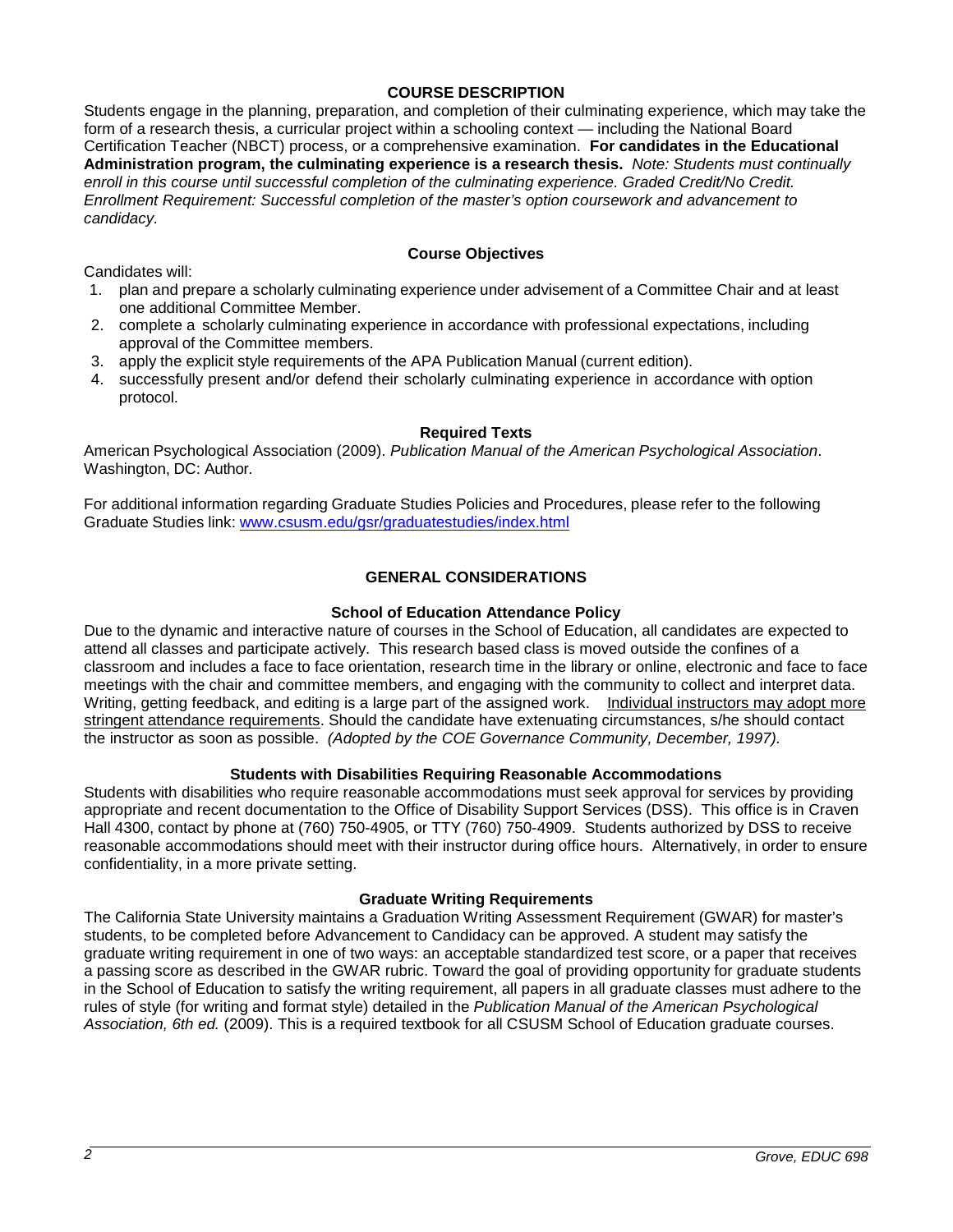## **CSUSM Academic Honesty Policy**

"Students will be expected to adhere to standards of academic honesty and integrity, as outlined in the Student Academic Honesty Policy. All written work and oral presentation assignments must be original work. All ideas/materials that are borrowed from other sources must have appropriate references to the original sources. Any quoted material should give credit to the source and be punctuated with quotation marks.

Students are responsible for honest completion of their work including examinations. There will be no tolerance for infractions. If you believe there has been an infraction by someone in the class, please bring it to the instructor's attention. The instructor reserves the right to discipline any student for academic dishonesty in accordance with the general rules and regulations of the university. Disciplinary action may include the lowering of grades and/or the assignment of a failing grade for an exam, assignment, or the class as a whole."

Incidents of Academic Dishonesty will be reported to the Dean of Students. Sanctions at the University level may include suspension or expulsion from the University.

## **Plagiarism:**

As an educator, it is expected that each candidate will do his/her own work, and contribute equally to group projects and processes. Plagiarism or cheating is unacceptable under any circumstances. If you are in doubt about whether your work is paraphrased or plagiarized see the Plagiarism Prevention for Students website [http://library.csusm.edu/plagiarism/index.html.](http://library.csusm.edu/plagiarism/index.html) If there are questions about academic honesty, please consult the University catalog.

#### **Use of Technology**

Candidates are expected to demonstrate competency in the use of various forms of technology (i.e. word processing, electronic mail, Moodle, use of the Internet, and/or multimedia presentations). Specific requirements for course assignments with regard to technology are at the discretion of the instructor. Keep a digital copy of all assignments for use in your teaching portfolio. All assignments will be submitted online, and some will be submitted in hard copy as well. Details will be given in class.

## **Electronic Communication Protocol**

Electronic correspondence is a part of your professional interactions. If you need to contact the instructor, e-mail is often the easiest way to do so. It is my intention to respond to all received e-mails in a timely manner. Please be reminded that e-mail and on-line discussions are a very specific form of communication, with their own nuances and etiquette. For instance, electronic messages sent in all upper case (or lower case) letters, major typos, or slang, often communicate more than the sender originally intended. With that said, please be mindful of all e-mail and on-line discussion messages you send to your colleagues, to faculty members in the School of Education, or to persons within the greater educational community. All electronic messages should be crafted with professionalism and care.

Things to consider:

- Would I say in person what this electronic message specifically says?
- How could this message be misconstrued?
- Does this message represent my highest self?
- Am I sending this electronic message to avoid a face-to-face conversation?

In addition, if there is ever a concern with an electronic message sent to you, please talk with the author in person in order to correct any confusion.

## **COURSE REQUIREMENTS**

Below is a Gant chart of the tasks you will complete and dates to benchmark for each week of the semester. You will move through the timeline at your own pace.

The task leads to milestones which are:

- submitting draft chapters 1-3,
- approval of the IRB permission,
- collecting and analyzing the research data,
- submitting chapters 4-5,
- assembling the entire edited paper meeting the APA format and library ADA requirements,
- submitting a Power Point of the defense, and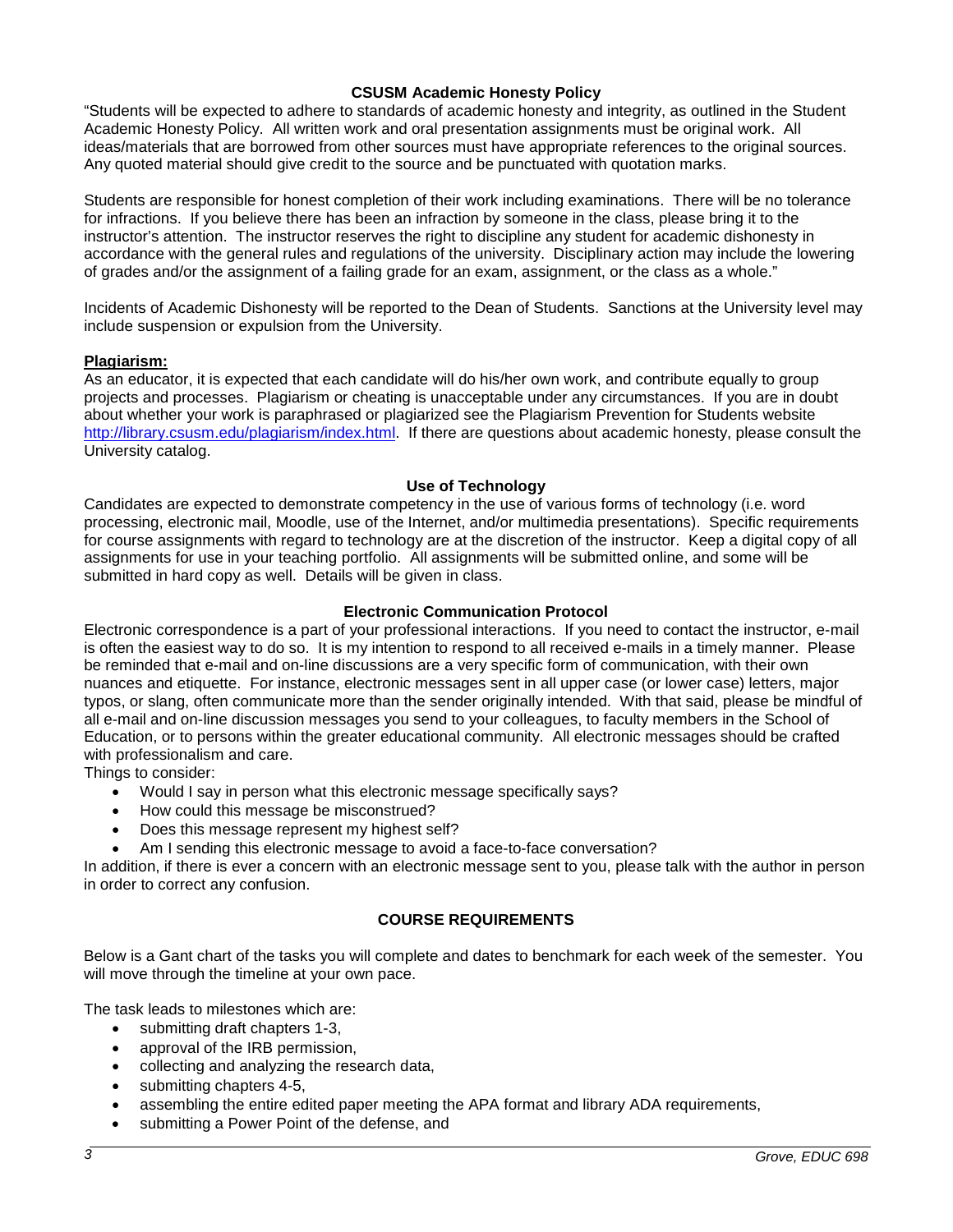• defending the thesis.

As the course is credit/no credit, your final grade will be based on successful completion of a thesis and the defense of that thesis to your committee members and peers.

Activities and timeline:

| Week of            | Jan | Jan | Feb | Feb | Feb | Feb | Mar | Mar  | Mar | Mar | Apr<br>$\overline{3}$ | Apr | Apr | Apr | May             |
|--------------------|-----|-----|-----|-----|-----|-----|-----|------|-----|-----|-----------------------|-----|-----|-----|-----------------|
| Submit             | 23  | 30  | 6   | 13  | 20  | 27  | 6   | 13   | 20  | 27  |                       | 10  | 17  | 24  | 1               |
| advancement to     |     |     |     |     |     |     |     |      |     |     |                       |     |     |     |                 |
| candidacy          |     |     |     |     |     |     |     |      |     |     |                       |     |     |     |                 |
| Apply to graduate  |     |     |     |     |     |     |     | Grad |     |     |                       |     |     |     |                 |
|                    |     |     |     |     |     |     |     |      |     |     |                       |     |     |     |                 |
| by March 13        |     |     |     |     |     |     |     |      |     |     |                       |     |     |     |                 |
| Submit chapters    |     |     |     |     |     |     |     |      |     |     |                       |     |     |     |                 |
| 1-3 to chair       |     |     |     |     |     |     |     |      |     |     |                       |     |     |     |                 |
| Get approval of    |     |     |     |     |     |     |     |      |     |     |                       |     |     |     |                 |
| data collection    |     |     |     |     |     |     |     |      |     |     |                       |     |     |     |                 |
| from site/dist     |     |     |     |     |     |     |     |      |     |     |                       |     |     |     |                 |
| Draft of IRB app   |     |     |     |     |     |     |     |      |     |     |                       |     |     |     |                 |
| to chair           |     |     |     |     |     |     |     |      |     |     |                       |     |     |     |                 |
| Submit IRB         |     |     |     |     |     |     |     |      |     |     |                       |     |     |     |                 |
| application online |     |     |     |     |     |     |     |      |     |     |                       |     |     |     |                 |
| Collect research   |     |     |     |     |     |     |     |      |     |     |                       |     |     |     |                 |
| data               |     |     |     |     |     |     |     |      |     |     |                       |     |     |     |                 |
| Analyze the data   |     |     |     |     |     |     |     |      |     |     |                       |     |     |     |                 |
| and create charts  |     |     |     |     |     |     |     |      |     |     |                       |     |     |     |                 |
| Write and edit     |     |     |     |     |     |     |     |      |     |     |                       |     |     |     |                 |
| chapter 4 for      |     |     |     |     |     |     |     |      |     |     |                       |     |     |     |                 |
| chair review       |     |     |     |     |     |     |     |      |     |     |                       |     |     |     |                 |
| Develop            |     |     |     |     |     |     |     |      |     |     |                       |     |     |     |                 |
| conclusions of     |     |     |     |     |     |     |     |      |     |     |                       |     |     |     |                 |
| study              |     |     |     |     |     |     |     |      |     |     |                       |     |     |     |                 |
| Write and edit     |     |     |     |     |     |     |     |      |     |     |                       |     |     |     |                 |
| chapter 5 for      |     |     |     |     |     |     |     |      |     |     |                       |     |     |     |                 |
| chair review       |     |     |     |     |     |     |     |      |     |     |                       |     |     |     |                 |
| Check and edit     |     |     |     |     |     |     |     |      |     |     |                       |     |     |     |                 |
| references in      |     |     |     |     |     |     |     |      |     |     |                       |     |     |     |                 |
| <b>APA</b>         |     |     |     |     |     |     |     |      |     |     |                       |     |     |     |                 |
| Write table of     |     |     |     |     |     |     |     |      |     |     |                       |     |     |     |                 |
| contents and       |     |     |     |     |     |     |     |      |     |     |                       |     |     |     |                 |
| assign pages       |     |     |     |     |     |     |     |      |     |     |                       |     |     |     |                 |
| Create title page  |     |     |     |     |     |     |     |      |     |     |                       |     |     |     |                 |
| from library       |     |     |     |     |     |     |     |      |     |     |                       |     |     |     |                 |
| template           |     |     |     |     |     |     |     |      |     |     |                       |     |     |     |                 |
| Ensure paper is    |     |     |     |     |     |     |     |      |     |     |                       |     |     |     |                 |
| ADA compliant      |     |     |     |     |     |     |     |      |     |     |                       |     |     |     |                 |
| Make               |     |     |     |     |     |     |     |      |     |     |                       |     |     |     |                 |
| appointment        |     |     |     |     |     |     |     |      |     |     |                       |     |     |     |                 |
| w/Assoc Dean for   |     |     |     |     |     |     |     |      |     |     |                       |     |     |     |                 |
| signing            |     |     |     |     |     |     |     |      |     |     |                       |     |     |     |                 |
| Defend and get     |     |     |     |     |     |     |     |      |     |     |                       |     |     |     | May             |
| signatures from    |     |     |     |     |     |     |     |      |     |     |                       |     |     |     | 2 <sup>nd</sup> |
| committee          |     |     |     |     |     |     |     |      |     |     |                       |     |     |     | <b>or</b>       |
|                    |     |     |     |     |     |     |     |      |     |     |                       |     |     |     | 3rd             |
| Make final edits   |     |     |     |     |     |     |     |      |     |     |                       |     |     |     |                 |
| from defense       |     |     |     |     |     |     |     |      |     |     |                       |     |     |     |                 |
| suggestions        |     |     |     |     |     |     |     |      |     |     |                       |     |     |     |                 |